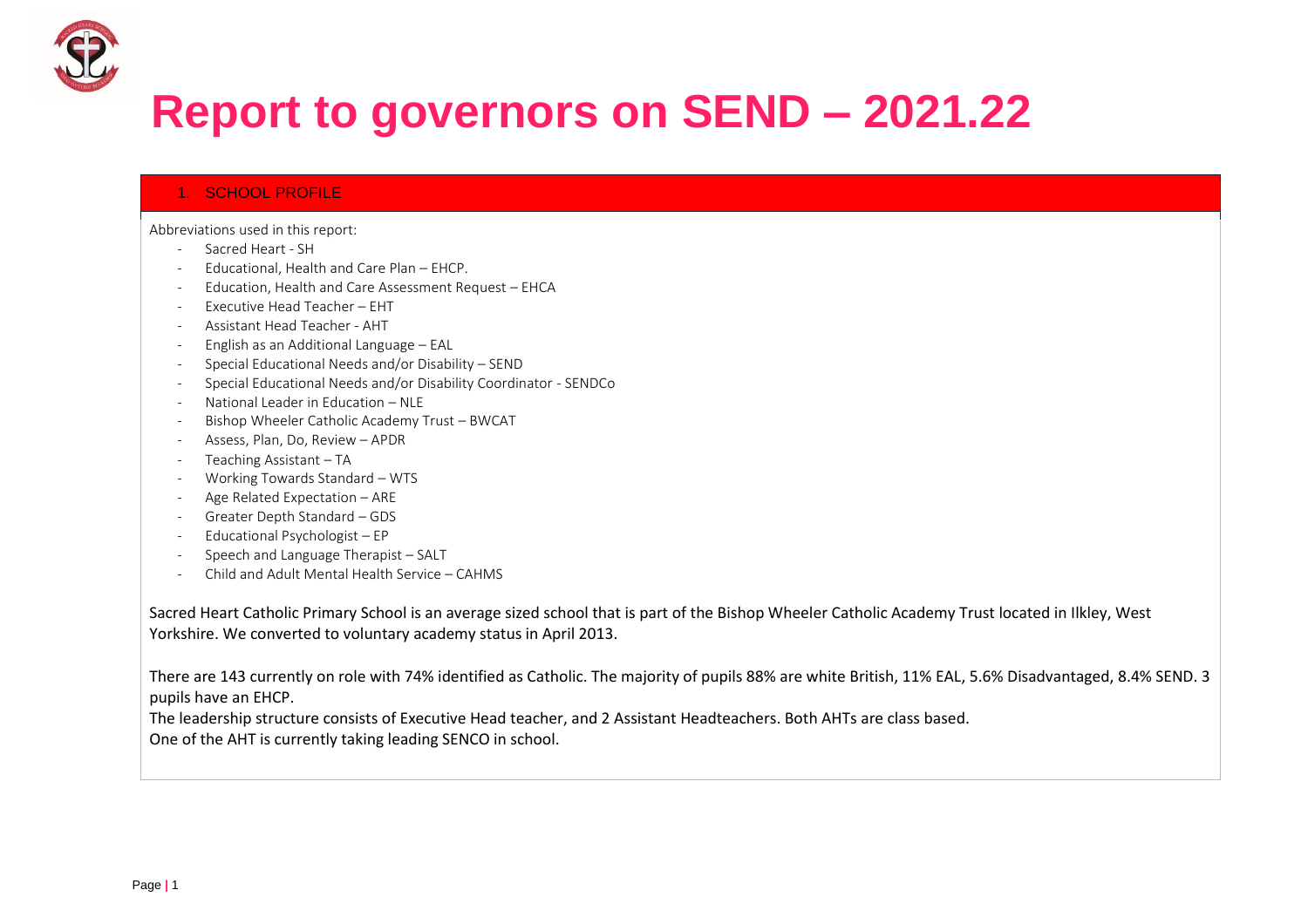# 1. SCHOOL PROFILE

The school received a S48 Diocesan inspection in March 2018 and was graded as Outstanding in all areas.The school has had three Trust Internal Reviews since its conversion. Head teachers/senior leaders within the Trust under set protocols. At this point in time, school would most likely be judged as Good.

There are no ECT teachers at Sacred heart this year. The school works in partnership with the 2 Valleys Collaborative in which schools across the Aire Valley and Wharfe Valley sharing good practice and training in all areas of school improvement. Due to a fall in pupil numbers, for the second year, we have 3 mixed age classes and 3 single form classes: YR, Y1/ Y2, Y2/ Y3, Y3/4, Y5 and Y6

## 2. IDENTIFYING PUPILS WITH SEND

#### **SEND Overview at Sacred Heart :**

|                    | Rec                               | $Y1$          | $Y2$           | $Y3$           | $Y4$                  | $Y5$                    | $Y6$                    | <b>Total</b>   |
|--------------------|-----------------------------------|---------------|----------------|----------------|-----------------------|-------------------------|-------------------------|----------------|
| <b>SEN Support</b> | $\bf{0}$                          | $\bf{0}$      | $\overline{2}$ | $\overline{2}$ | $\overline{2}$        | $\overline{2}$          | $\overline{\mathbf{3}}$ | 12             |
| <b>EHCP/Stat</b>   |                                   | $\bf{0}$      | $\bf{0}$       | $\mathbf{0}$   | $\mathbf{0}$          |                         |                         | $\overline{3}$ |
| No. in year        | 17                                | 17            | 26             | 19             | 20                    | 24                      | 22                      | 145            |
| <b>Total SEND</b>  |                                   | $\bf{0}$      | $\overline{2}$ | $\mathbf{2}$   | $\overline{2}$        | $\overline{\mathbf{3}}$ | 4                       | 14             |
|                    | $\frac{\% \text{ in}}{\text{FS}}$ | % SEND at KS1 |                |                | % SEND at Key Stage 2 | <b>Total</b>            |                         |                |
|                    | 7%                                | 14%           |                | 79%            |                       |                         |                         | 8.9%           |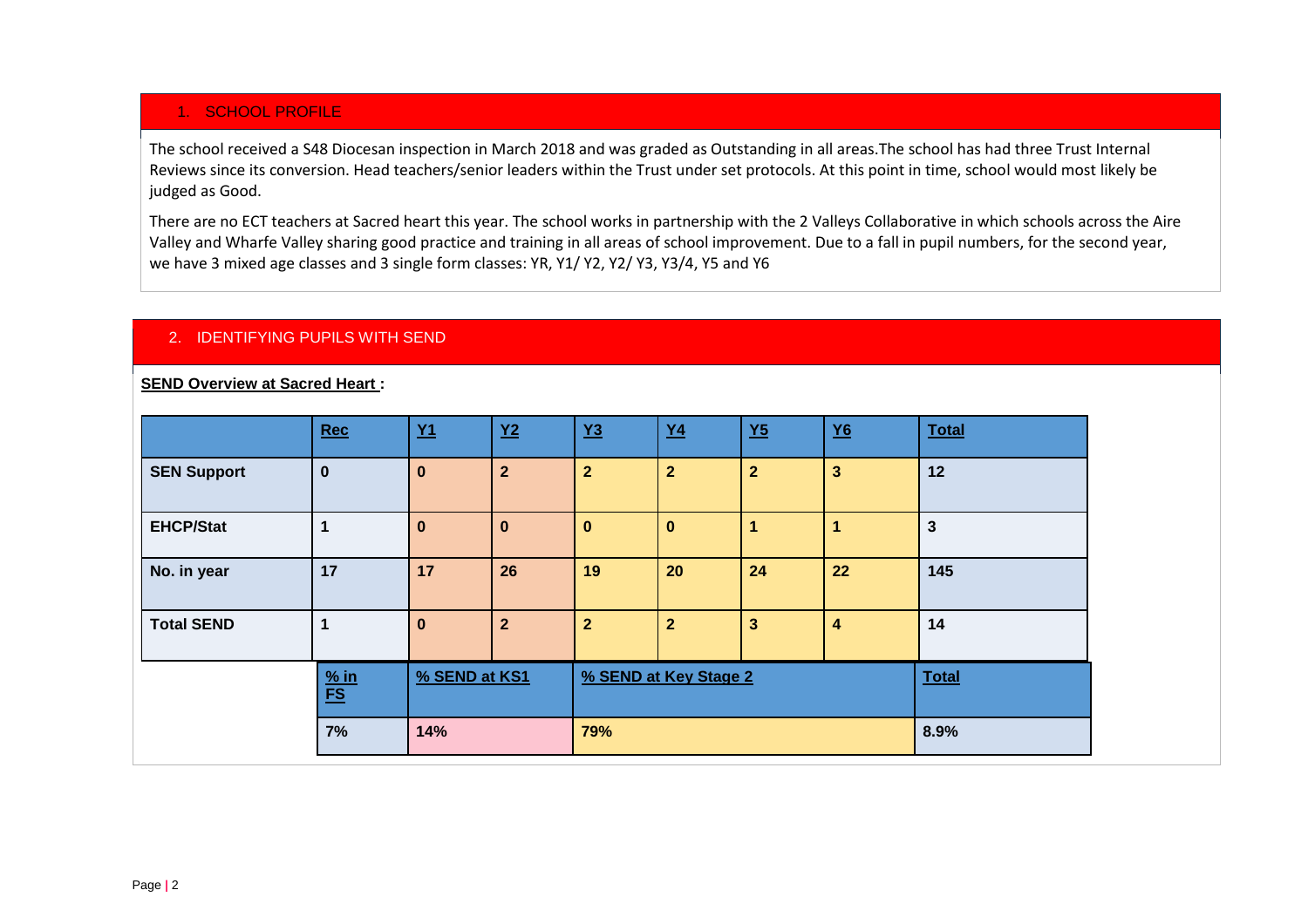# 2. IDENTIFYING PUPILS WITH SEND

### **How does school identify pupils with SEND?**

#### **Identification & Assessment of SEND**

At Sacred Heart we promote early identification of need **– Assess, Plan, Do, Review**. Class teachers identify potential barriers to learning and begin the **APDR** process which aims to identify needs at an early point.



We operate a graduated approach to identifying SEND with paperwork that supports this (see below).

|                                                                                                                                                                                                    |              | Date of meeting:                                                                                                                                    |                                  |               |         |  |  |  |
|----------------------------------------------------------------------------------------------------------------------------------------------------------------------------------------------------|--------------|-----------------------------------------------------------------------------------------------------------------------------------------------------|----------------------------------|---------------|---------|--|--|--|
|                                                                                                                                                                                                    | Class:       | Date of review:                                                                                                                                     |                                  |               |         |  |  |  |
| Assess<br>What are the young person's needs/barriers to learning?<br>What is their level of attainment and progress?<br>What is the priority for this cycle and why? What do they need to achieve? |              | Plan<br>What small steps can we put in place to support this young person?<br>What outcomes do we want to achieve?<br>Who might be able to do this? |                                  |               |         |  |  |  |
|                                                                                                                                                                                                    |              |                                                                                                                                                     |                                  |               |         |  |  |  |
|                                                                                                                                                                                                    | PSSER        | <b>PLAN</b>                                                                                                                                         |                                  |               |         |  |  |  |
|                                                                                                                                                                                                    |              | Do<br>$\sim$                                                                                                                                        |                                  |               |         |  |  |  |
|                                                                                                                                                                                                    | <b>Bonda</b> | How will you action the small steps?                                                                                                                |                                  |               |         |  |  |  |
| Review<br>What has the impact been?<br>What is current level of attainment and progress?<br>What is the effectiveness of the intervention/strategies? Does it need to be                           |              | Who will implement it, when and how often?                                                                                                          |                                  |               |         |  |  |  |
| repeated? Or are other interventions/strategies needed?<br><b>What actions</b>                                                                                                                     | Outcome      | What actions?                                                                                                                                       | When will<br>they take<br>place? | How<br>often? | By who? |  |  |  |
|                                                                                                                                                                                                    |              |                                                                                                                                                     |                                  |               |         |  |  |  |
|                                                                                                                                                                                                    |              |                                                                                                                                                     |                                  |               |         |  |  |  |
|                                                                                                                                                                                                    |              |                                                                                                                                                     |                                  |               |         |  |  |  |

Pupil progress is discussed at pupil progress meeting every 6 weeks at which the Headteacher attends. Notes from these meetings are shared with the SENCO.

Middle leaders, as well as the SENCO, keep a check on whole school data to ensure all pupils make optimum progress.

**Teachers are responsible for delivering high quality teaching that addresses pupils' needs. However, where a concern for a pupil's learning, communication, social and emotional or sensory needs are becoming apparent, teachers involve parents from the outset and ensure that they are fully involved in understanding their child's needs. In this way they are able to participate in supporting their child's learning and planning how to help them achieve the desirable outcomes.**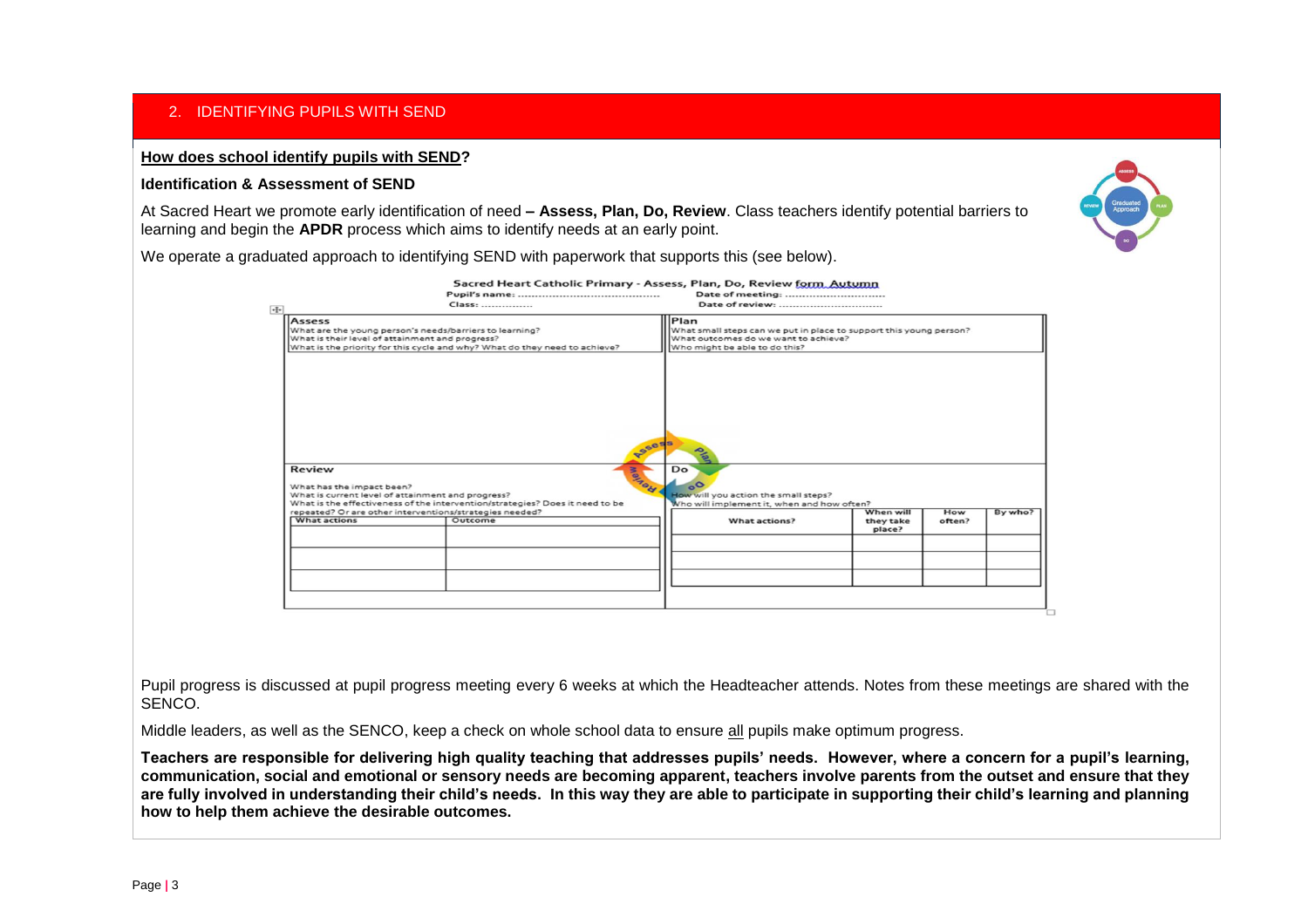## 2. IDENTIFYING PUPILS WITH SEND

If a class teacher has an ongoing concern for a pupil they will bring them to the attention of the SENDCo.

We follow the guidance within the Code of Practice, promoted by Bradford through their 'Matrix of Need' guidance, for putting pupils on the SEND register. A range of factors are considered; if additional and different provision is required, identified and diagnosed need, long term SEN, progress well below age expected.

Pupils' who have been identified as having a long term, significant SEND may be referred to outside agencies. These include EP, SALT, CAHMS, OT, Behaviour Support, Physiotherapy or the School Nursing Team.

A request for a statutory assessment may be made to the Local Authority for such pupils.

# 3. PROGRESS MADE BY PUPILS WITH SEND

Information on the progress and attainment of individuals with SEND is rigorously monitored by the SENDCo, the Class Teachers and the Executive Headteacher through pupil progress meetings, learning walks, assessment cycles and weekly monitoring focusses.

Measures of wider outcomes are vital for all pupils and especially those learners with SEND. These include levels of confidence, self-esteem, attendance, participation in outside activities and social confidence

Parent and pupil voice is a key element of this measurement of wider outcomes. At Sacred Heart School this is carried out as part of the Assessment Cycle in Half Term 4.

*As part of gathering evidence of achievement for pupils with SEND:*

- The SENDCo carries out SEND learning walks along with the SEN governor (where appropriate); *these did not take place in academic year 20/21 due to Covid restrictions. We look forward to recommencing with these as restrictions lift.*
- Tas and teachers are regularly observed delivering **interventions/catch-up** sessions;
- TAs monitor and record the support work they conduct in their intervention folders this evidence looks different for different groups of children as the level and type of support varies between individual children.
- Class teachers and TAs complete and analyse progress on interventions using 'Bsquared'. 'Bsquared' is updated the week following assessment week (3 times a year). This allows for all to see progress being made for those working at the current academic expectation and lower than their current academic age phase and where needed allows teachers to see whether or not sufficient progress is being made. Planning and interventions are then reviewed, evaluated and amended according to the latest assessments.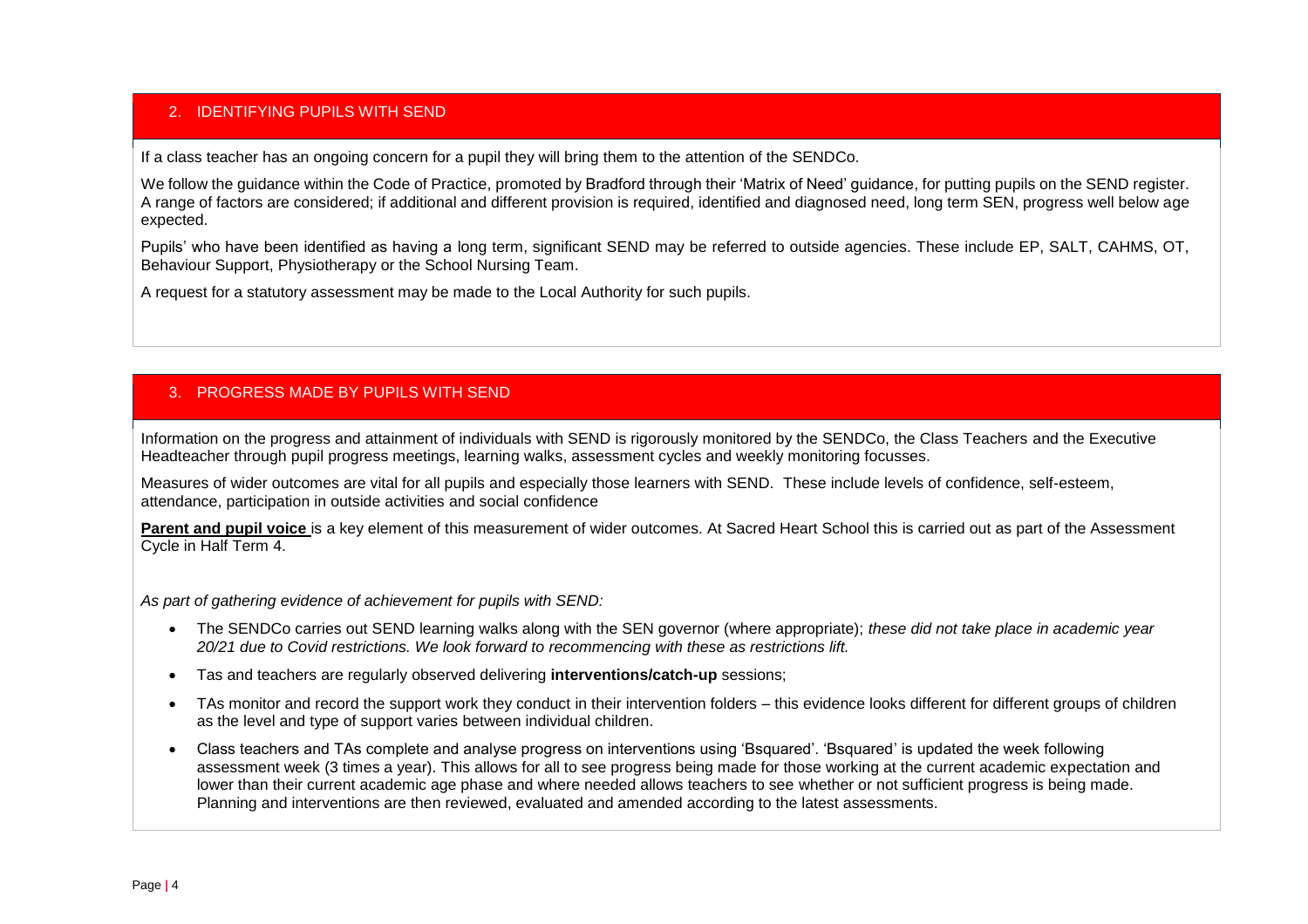## 3. PROGRESS MADE BY PUPILS WITH SEND

- Book scrutinies are carried out as part of the monitoring cycle. In line with the assessment cycle books for children with SEND in all curriculum areas are looked at. These books are looked at and scrutinised looking at differentiation of tasks, support given during sessions, level of challenge within sessions and progress being made.
- Assessments are completed every ten weeks (to allow distance from learning) in reading, writing, maths, SPAG and Phonics (where appropriate). These are analysed to provide clear targets for **all** pupils;
- Parents are consulted during termly target meetings;
- Pupil voice is heard when monitoring and through pupil questionnaires.

# ATTAINMENT OF PUPILS WITH SEND COMPARED WITH PUPILS WITHOUT SEND

|                               | Reading    |            | Writing        |            |                | <b>Maths</b> |            |                | Combined    |            |                |               |
|-------------------------------|------------|------------|----------------|------------|----------------|--------------|------------|----------------|-------------|------------|----------------|---------------|
|                               | <b>WTS</b> | EXS        | GDS            | <b>WTS</b> | EXS            | GDS          | <b>WTS</b> | EXS            | GDS         | <b>WTS</b> | EXS            | GDS           |
| Pupils with<br><b>SEND</b>    | 11         | 1          | $\overline{ }$ | 11         | $\overline{2}$ | $\mathbf 0$  | 11         | $\overline{2}$ | $\mathbf 0$ | 11         | $\overline{2}$ | $\mathbf 0$   |
|                               | 11/14      | 1/14       | 1/14           | 11/14      | 2/14           | 0/14         | 11/14      | 2/14           | 0/14        | 79%        | 14%%           | 0%            |
|                               | 79%        | 7%         | 7%             | 79%        | 14%            | 0%           | 79%        | 14%            | $0\%$       |            |                |               |
| Pupils without<br><b>SEND</b> | <b>WTS</b> | <b>EXS</b> | GDS            | <b>WTS</b> | EXS            | GDS          | <b>WTS</b> | EXS            | GDS         | <b>WTS</b> | EXS            | GDS           |
|                               | 28         | 85         | 37             | 44         | 69             | 12           | 28         | 85             | 26          | 28         | 85             | 37            |
|                               | 28/113     | 85/113     | 37/113         | 44/113     | 69/113         | 12/113       | 28/113     | 85/113         | 26/113      | 28/113     | 85/113         | 37/113<br>32% |
|                               | 25%        | 75%        | 32%            | 38%        | 61%            | 10%          | 24%        | 75%            | 23%         | 25%        | 75%            |               |
| Attainment gap                |            | - 68%      | $-25%$         |            | $-47%$         | $-10%$       |            | $-61%$         | $-23%$      |            | $-61%$         | $-32%$        |

Table updated following each assessment week – three times a year.

Autumn Term – Otrack Data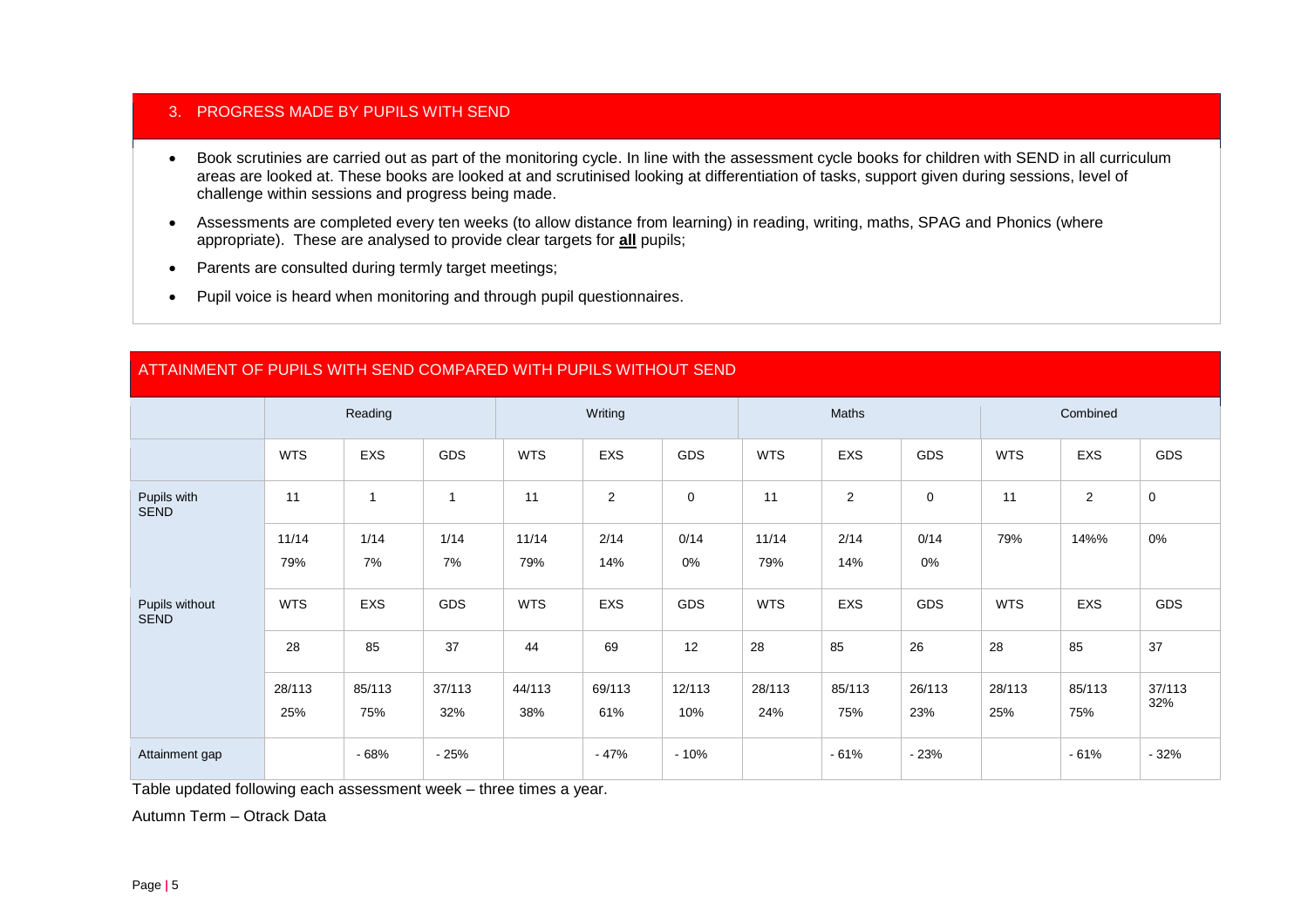### Spring Term - Otrack Data

#### Summer Term - Otrack Data

## 4. UPDATE ON THE SCHOOL'S IMPLEMENTATION OF THE SEND SYSTEM

#### Here at Sacred Heart we:

- are committed to improving the outcomes for all pupils including those with SEND;
- deliver Quality First Teaching with inclusive approaches;
- hold high aspirations for all our pupils;
- recognise that pupils and parents are at the heart of the process and actively involve them in our practice;
- provide a curriculum that offers a combination of entitlement and choice;
- can develop flexible learning pathways for pupils;
- aim to have all children working within the classroom environment where possible children may work outside of the classroom for parts of sessions to increase impact of instruction (teaching).
- deploy teachers and vary the TAs who work with our children with SEND we do not believe in 'velcroing' pupils to a single member of staff.
- carry out same day interventions on a regular basis. These are identified by 'catch-up' in books. There are cases where same day intervention is not recorded as manipulatives are used to bridge gaps in learning e.g. phonics;
- ensure that children with EHCPs have interventions that are in line with provision in documents these are reviewed at mid and annual review meetings along with the SENDCOs provision impact document;
- we screen for dyslexia in children who show dyslexic tendencies. We recognise that this is not a diagnosis, but do take on board intervention recommendations for these e.g. overlay screener.

#### **Our attitude towards supporting those with a SEND:**

- All teachers are teachers of pupils with SEND
- High Quality First Teaching must be in place consistently
- Graduated approach is in place to ensure appropriate interventions are in place
- All staff have appropriate training
- Policy is reflective of the Code of Practice
- Inclusive curriculum

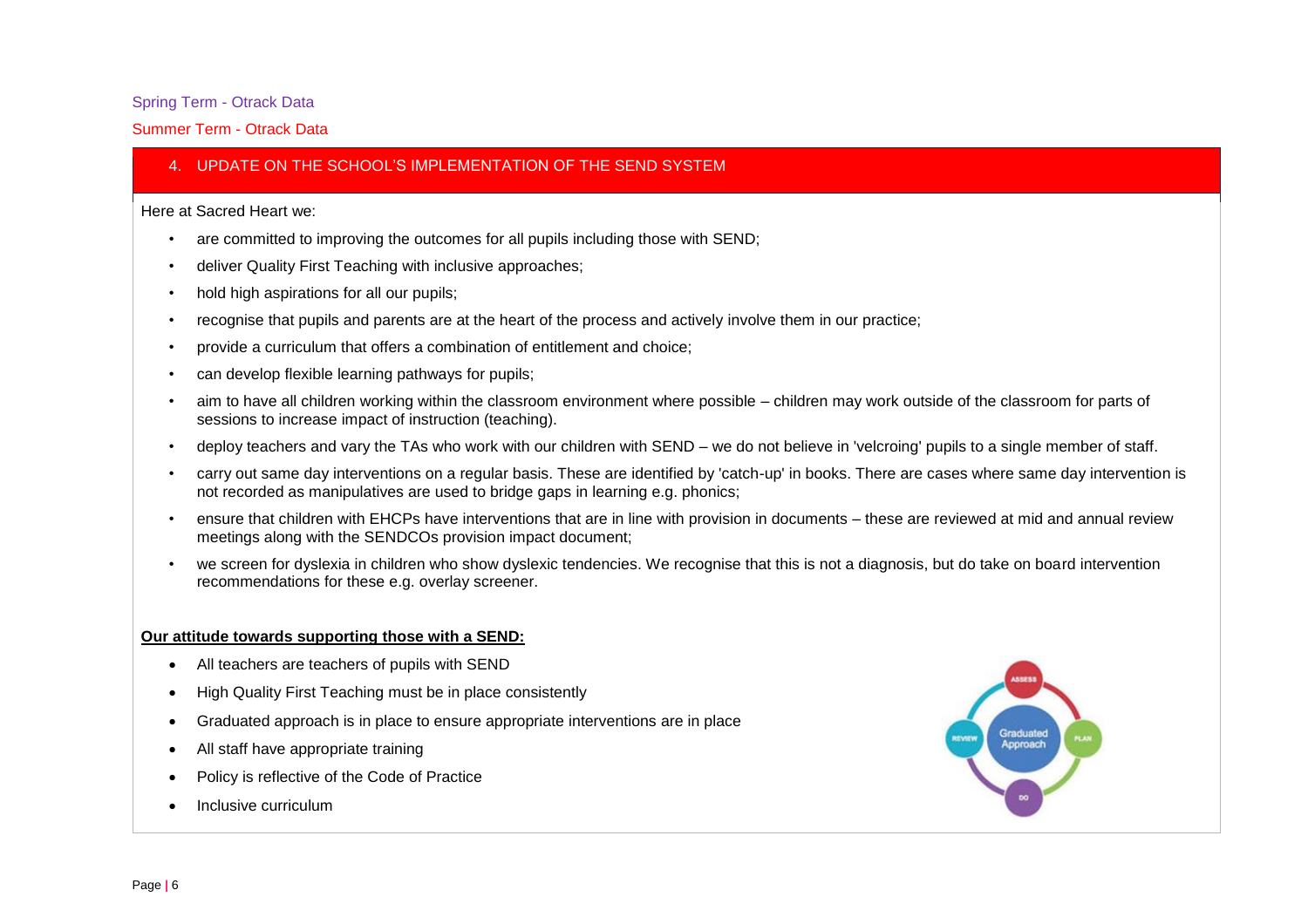## 4. UPDATE ON THE SCHOOL'S IMPLEMENTATION OF THE SEND SYSTEM

- High aspirations for **all** children
- Commitment to improving standards for **all** children
- Promoting independence
- Involving parents at all points
- Giving pupils a voice

The SENDCo meets with the SEN governor three times a year.

## **Headlines from meetings between the SEND coordinator (SENCO) and the SEND governor:**

## **24.11.21**

SENCO has detailed and thorough knowledge of the needs of children on the SEND register, their attainment and progress, as well as any barriers to learning that they experience.

The evidence from the observations of SEND pupils during the recent Trust review showed that this approach is effective.

Staff take ownership of and responsibility for the attainment and progress of children in their class with SEND, although they are encouraged to tap into the expertise that is available in the school when they need it. There is a great emphasis on meeting the needs of children with SEND in the school and feedback from parents shows that this inclusive approach is very much appreciated.

The Assess – plan- do –review approach is well embedded into school systems and used effectively to support learning. I was shown unambiguous evidence of this.

The use of this approach meant that teachers could 'hit the ground running' planning for children's learning in September.

Children with SEND generally make good progress and the effective use of Bsquared means that SMART targets can be set which are, of course, shared with parents.

There are regular meetings with parents and teachers which is good practice.

The attendance of SEND pupils is generally excellent apart from two families. The school is very well aware of this and trying its best to support these two families.